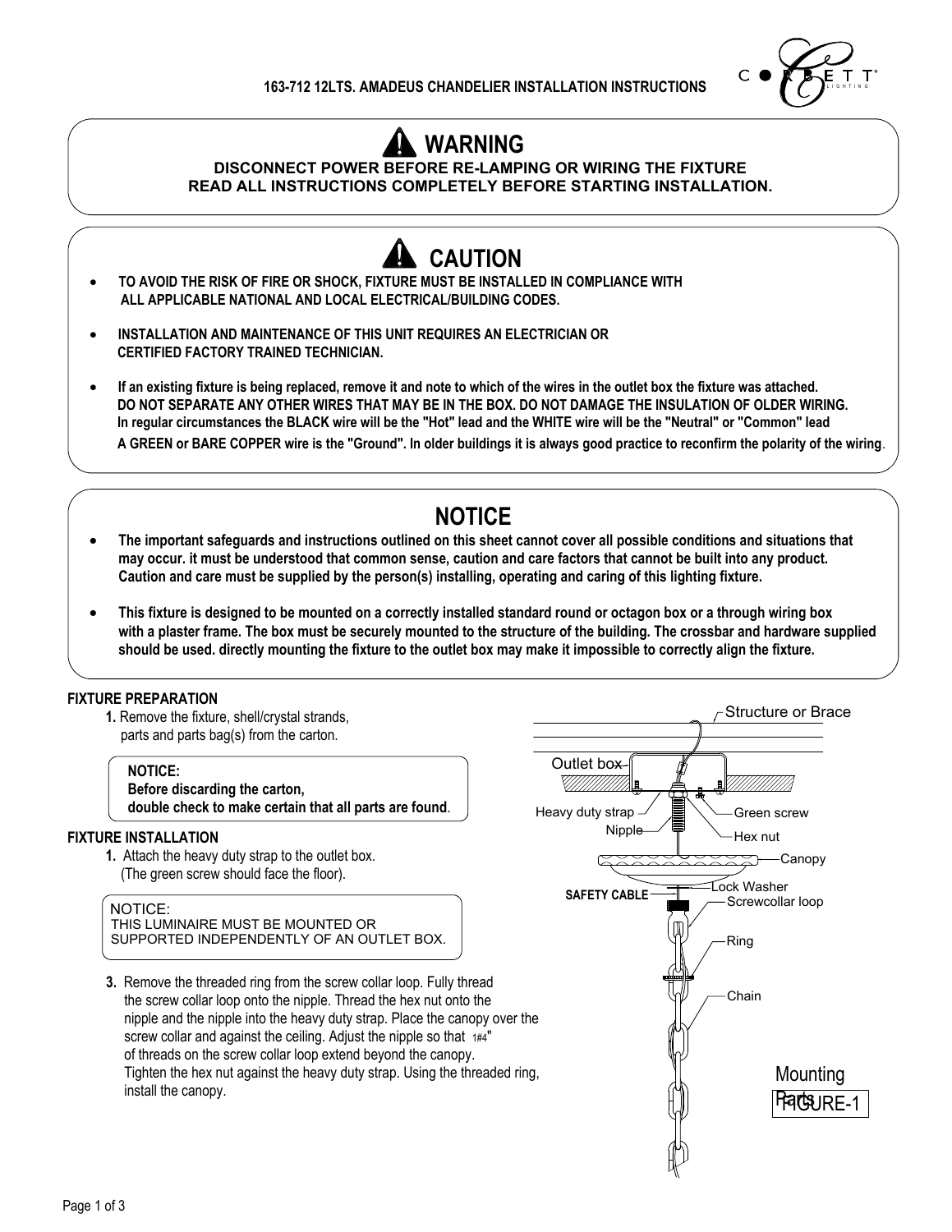**4.** Open the end links of the chain and attach the chain to the screw collar loop. Hang the fixture on the chain at the desired height. Remove the excess chain close all links. Unscrew the threaded ring from the screw collar loop. Allow the ring and canopy to slide down the chain to the top of the fixture.

# **WARNING**

 **The use of chain pliers for opening and closing chain is required. The use of tools other than the chain pliers may damage the chain link resulting in a failure which can cause harm to the fixture, property and/or person(s)!**

- **5.** Measure 6" of lead and ground wire beyond the top of the chain. Cut off the excess wire. Strip the insulation off the ends of the leads exposing approx. 1/2" of wire. Twist the strands of wire together. Push the leads and ground wire up through the screwcollar loop and into the outlet box.
- **6.** Fasten the ground wire to the green or bare copper wire in the outlet box or the green screw on the heavy duty strap**.**



 **Never fasten the ground wire to the black or "hot" wire! Failure to follow this instruction could result in serious injury or death!**

**7.** Fasten the white fixture lead to the white wire in the outlet box. Fasten the wires together with an approved fastener (wire nut). Starting about 1" below the fastener, tightly wrap the connection with electrical tape so that the connections seals the end of the fastener.





**8.** Connect the smooth fixture lead to the black wire in the outlet box. Fasten the joined wires as in step 7.

**9.** Slide the canopy and screw collar ring up the chain and secure the canopy to the ceiling.

**10.** Install the lamps (light bulbs). NOTE: This fixture has is rated for 60 watts candelabra based type B, BA, C or CA lamps.



**11.** Hang the crystals following the crystal schedule (see figure 2).

#### **NOTICE:**

.

 **If the fixture is being installed in a room with hard floor (tile, wood, etc.) place a blanket or carpet below the fixture before installing the crystals.**

**12.** Restore power to circuit at breaker or fuse box.